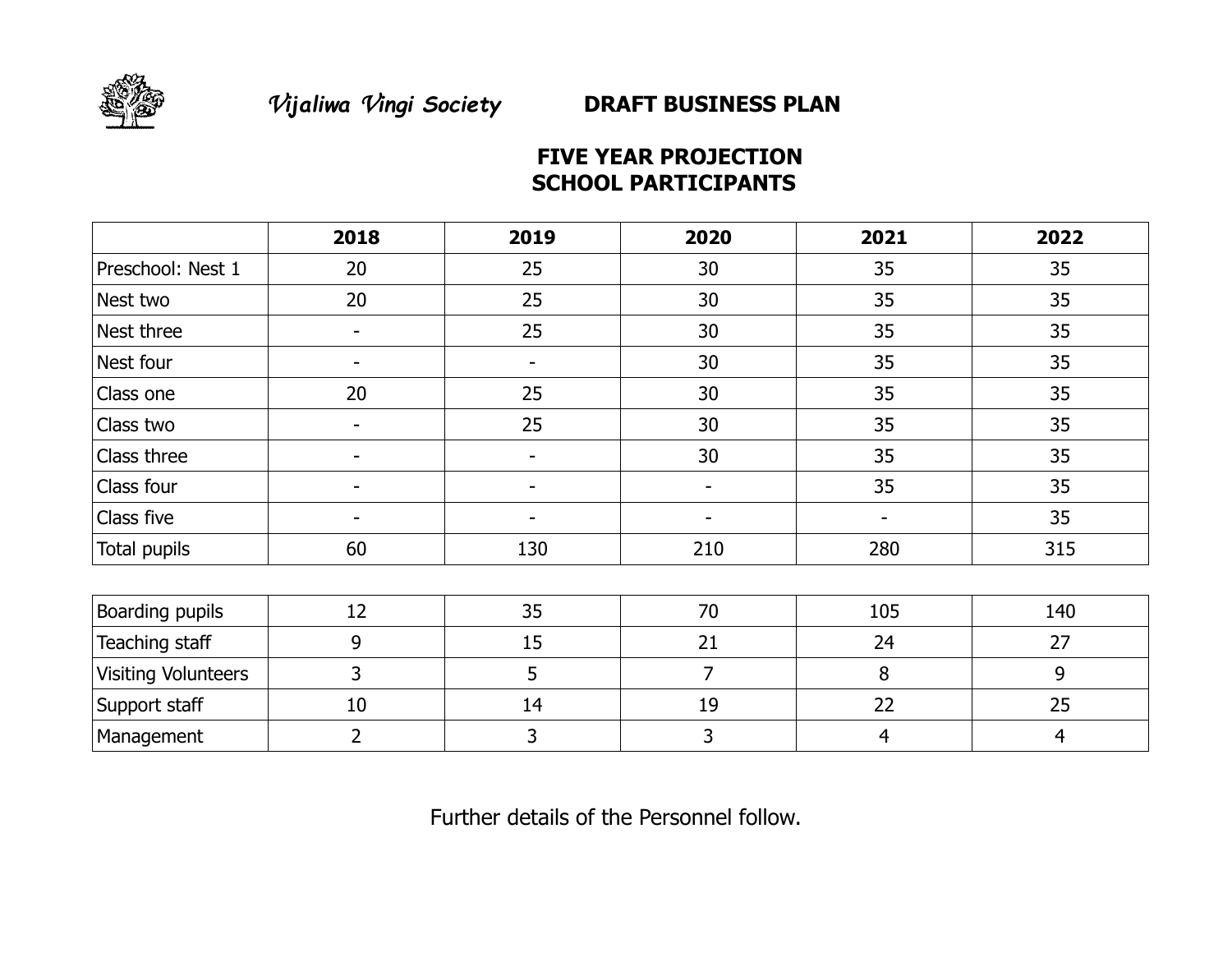

# **PLAN DESCRIPTION**

#### **Preparation: (2017)**

- $\triangleright$  complete the construction of the first classroom by the start of the school year 2018
- $\triangleright$  begin the process of registration of the school
- $\triangleright$  continue to seek funding for the school project
- $\triangleright$  purchase a school bus (Coaster) and paint in the appropriate colour
- $\geq$  advertise in the community that we will offer Class 1 in January 2018

#### **Year One (2018)**

- $\triangleright$  begin Class 1 in the new classroom. Expected pupils: 20
- $\triangleright$  each class will have two teachers and one teaching aide present, with teachers alternating the lessons.
- $\triangleright$  accept boarding students. Expected pupils: 12
- $\triangleright$  expand the pre-primary classes (Nest one and Nest two) to 40 children total in the ground floor of the visitors building
- begin Professional Development for all adult staff: Positive Discipline Methodology and English Proficiency
- $\triangleright$  begin the Parent Teacher Association (named "School Board" in the Tz govt system)
- $\triangleright$  begin the Volunteer Visiting Teacher program 1 teacher per classroom for 6 weeks per year
- Construct two new classrooms for Class 2 and one more pre-primary classroom. Note: Pre-primary classrooms in the second bank will have a foundation with strength to support two storeys.
- $\triangleright$  Expand school fence along the western boundary and down the northern boundary
- $\triangleright$  purchase one more school bus

# **Year Two (2019)**

- $\triangleright$  begin Class 2: expected 25 pupils in each of 2 classrooms
- $\triangleright$  boarding program will fill the residential buildings: expected 35 boarders
- $\triangleright$  expand pre-primary classes Nests 1, 2 and 3 (75 total) 2 classes on ground floor, 1 class at class site
- $\triangleright$  add Music and Art to the curriculum in addition to the requirements of the Tz government
- $\triangleright$  start new construction site for primary school: lay double strength foundation for 3 classrooms. Include septic + toilets
- $\triangleright$  School buildings sited north/south for wind exposure on the flat close to the northern border
- $\triangleright$  construction of hostel "A" (36 beds + matron + washrooms): with double strength foundation close to western border
- $\triangleright$  expand school fence to enclose primary school, hostels. Create 3 guard posts at fence gates.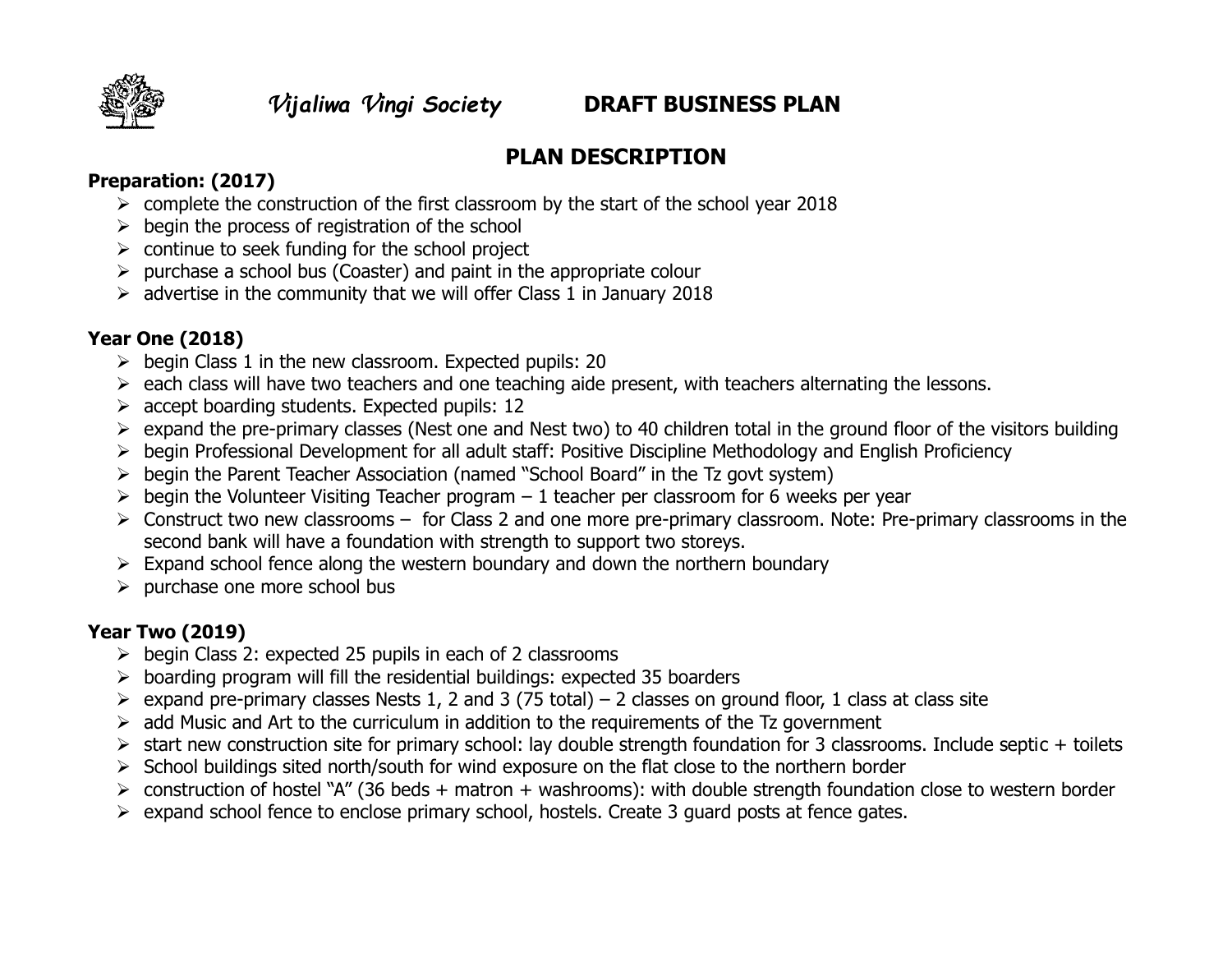

#### **Year Three (2020)**

- $\triangleright$  Shift classes 1, 2 and 3 to primary school site near northern border of the plot.
- Construction of Class 4 room above Class 1. Expect 30 pupils in each of three primary school classes, and 70 boarders;
- $\triangleright$  construction of last of four pre-primary classes. Construction happens during term break (June).
- $\geq 3$  pre-primary classes are now located in their correct site, with one class in the visitors building. Total 120 pupils
- $\triangleright$  construction of hostel "B" close to the residential buildings also in line n/s and also with double strength foundation
- $\triangleright$  installation of second bank of toilets at the school site. Note: hire additional 2 night watchmen
- Continuation of Parent teacher Association, Professional Development and Visiting Volunteer Teachers each year

# **Year Four (2021)**

- $\triangleright$  Class 4 begins in new class on second floor. Expect 35 pupils maximum in each class. Total 140 pupils
- $\triangleright$  Pre-primary classes are complete and expected to each be full 35 pupils in each of 4 classes. Total 140 pupils
- $\triangleright$  All classes, both pre-primary and primary, will have two teachers and one teaching aide in the class for all lessons
- $\ge$  construction of the next classroom (Class 5) completed during the break (June)
- $\triangleright$  construction of the second storey of hostel "A" and the rooftop terrace completed during school hours only
- $\triangleright$  boarding students now total 105
- $\triangleright$  Added to the curriculum are: Physical Education, Drama and Reading (by the older) to the younger classes.
- $\triangleright$  Class 4 writes the NECTA exams.

# **Year Five (2022)**

- $\triangleright$  results from NECTA: expect excellent results
- construction of the last primary school class, Class 6, completed in June. Note: hire 2 additional night watchmen.
- $\triangleright$  construction of the second storey above Hostel "B" together with a full rooftop terrace for multipurpose use
- $\triangleright$  expect NECTA results to create a waiting list for student enrolment, and thus an expected increase in fees
- $\triangleright$  Note: it is expected that in keeping with the Society mandate, 10% of the student body will be fully subsidized, starting from the first year. That subsidization will include students from the Residential Program.
- $\triangleright$  It is also expected that by the end of the fifth year, the fees may exceed the expenses (exclusive of construction) and therefore, as VVS is a not-for-profit social enterprise, the number of subsidized pupils will rise accordingly.
- $\triangleright$  It will be a policy to hire students from our Graduates Program as staff, where and if possible.

# **PERSONNEL**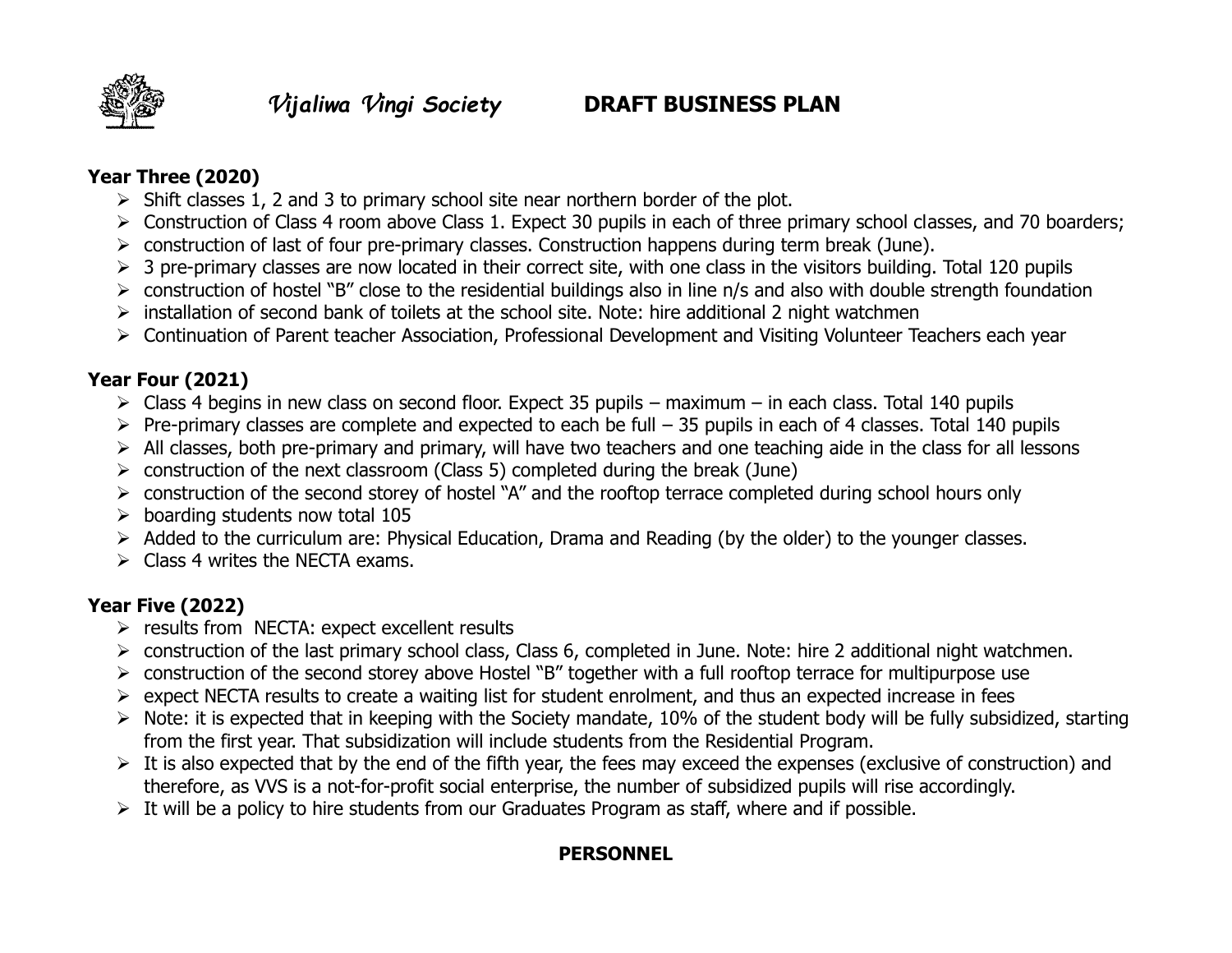

# *Vijaliwa Vingi Society* **DRAFT BUSINESS PLAN**

|                            | 2018           | 2019           | 2020             | 2021           | 2022           |
|----------------------------|----------------|----------------|------------------|----------------|----------------|
| Total pupils               | 60             | 130            | 210              | 280            | 315            |
| Boarding pupils            | 12             | 35             | 70               | 105            | 140            |
| <b>Teacher staff total</b> | 9              | 15             | 21               | 24             | 27             |
| <b>Teachers</b>            | 6              | 10             | 14               | 16             | 18             |
| Teachers' aides            | 3              | 5              | $\overline{7}$   | 8              | 9              |
| <b>Visiting Volunteers</b> | $\overline{3}$ | 5              | $\overline{7}$   | 8              | 9              |
| <b>Support staff total</b> | 10             | 14             | 19               | 22             | 25             |
| matron                     | $\mathbf{1}$   | $\mathbf 1$    | $\overline{2}$   | 2.5            | 3              |
| patron/groundskeeper       | $\mathbf{1}$   | 1              | $\overline{2}$   | 2.5            | 3              |
| cook                       | $\mathbf{1}$   | 1              | $\overline{2}$   | $\overline{2}$ | $\overline{2}$ |
| caregiver                  | $\mathbf{1}$   | $\overline{2}$ | $\overline{2}$   | $\overline{2}$ | $\overline{2}$ |
| cleaner                    | 1.5            | 2.5            | 2.5              | 2.5            | 2.5            |
| guard                      | 2.5            | 2.5            | 4.5              | 4.5            | 6.5            |
| driver                     | $\overline{2}$ | $\overline{2}$ | $\overline{2}$   | $\overline{2}$ | $\overline{2}$ |
| office assistant           | 1              | $\overline{2}$ | $\overline{2}$   | 3              | 3              |
| <b>Management total</b>    | $\overline{3}$ | 3              | 3                | $\overline{4}$ | $\overline{4}$ |
| General Manager            | $\mathbf{1}$   | $\mathbf 1$    | $\mathbf{1}$     | $\mathbf{1}$   | $\mathbf{1}$   |
| <b>Assistant Manager</b>   | $\mathbf 0$    | $\mathbf 0$    | $\boldsymbol{0}$ | $\mathbf{1}$   | 1              |
| Project Director           | 1              |                | 1                | $\mathbf 1$    | 1              |
| Social worker              |                |                |                  | 1              |                |

**Notes on Personnel**